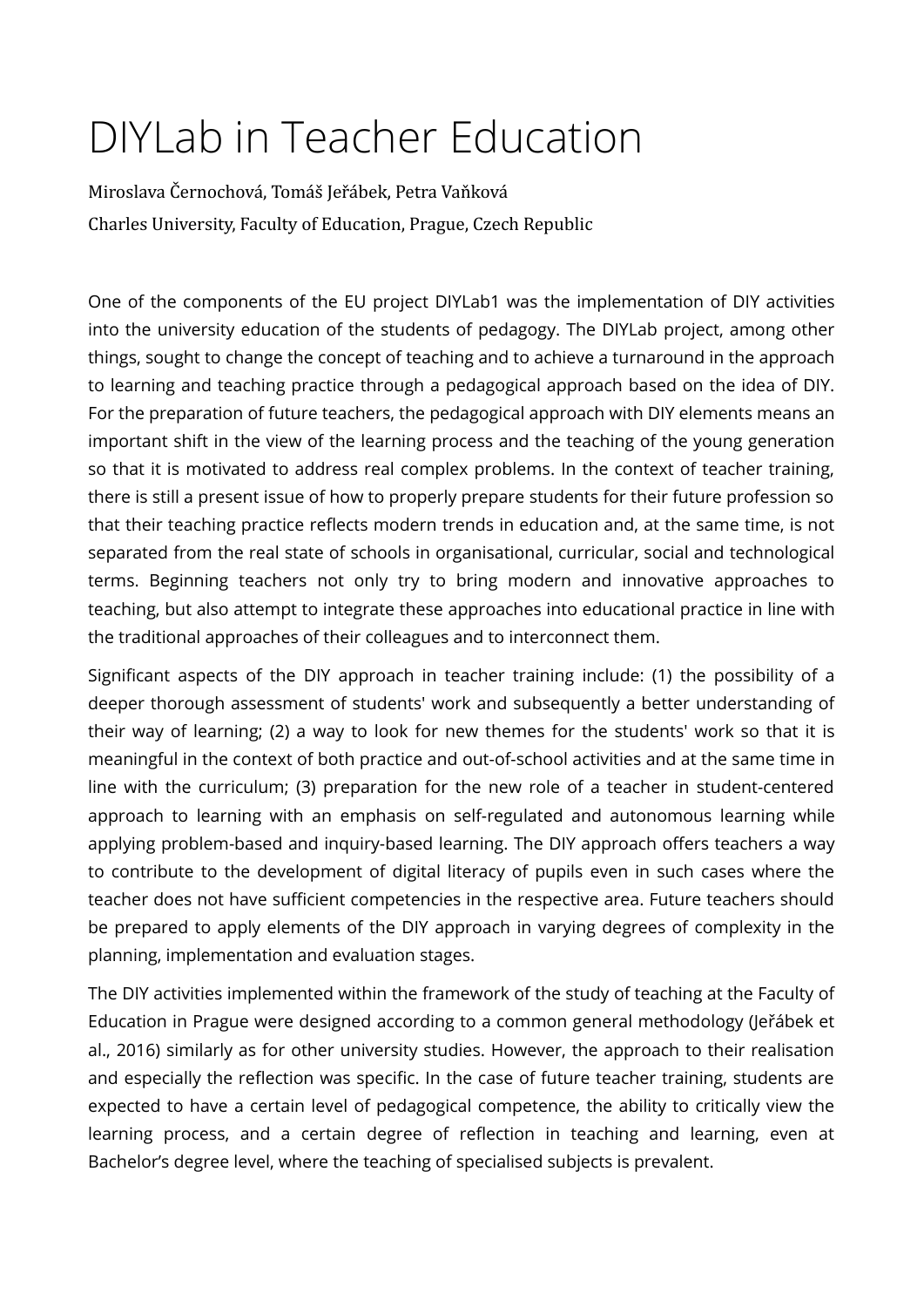# 1. The concept of DIY approach at Bachelor and Master degree students in the field of teaching

One of the important aspects that must be taken into account when integrating the DIY approach into university education of teachers is the specialised knowledge and competence of future teachers. In university teacher training, this is *the professional knowledge* of the field (in the case of future ICT teachers, the knowledge of ICT, informatics and computer technology, i.e. information theory, mathematical logic, programming, algorithmisation, computer systems and networks, communication technologies, web and mobile technologies, processing of text, image and multimedia information, database systems, etc.), and also *didactic competencies* in the context of the given specialisation. At the Faculty of Education, the acquisition of specialised knowledge is typical for the Bachelor's degree and requires students to have attained a certain level of specialised knowledge and skills. It is then possible to develop their didactic competencies with the teaching of the respective educational area (teaching subject) at elementary and high schools. Developing competences with specialised fields combined with didactics is unthinkable without a thorough knowledge of the field. The educational approach of the teacher to the subject, which students have to learn, depends on the ability of the teacher to grasp the content of the subject, which is not possible without the thorough knowledge of the field.

### Bachelor's degree studies

Within the EU project DIYLab, analyses have been carried out to identify key issues encountered in the teaching of specialised subjects of Bachelor's degree studies in the field of teaching.

The first problem is the *lack of motivation of students* to actively approach learning. Most DIYLab research educators have pointed out that students are more likely to passively receive information and learning material from a teacher without their own active search for deeper knowledge or verification of information. Students often rely only on information provided by teachers. They do not themselves create a basic knowledge base for the given issue and the subject is lacking a critical view; they do not strive for a deeper and more comprehensive understanding of the problem; they are satisfied with the basics necessary for passing the subject. Students find it difficult to differentiate crucial information from marginal; they fail to recognise the core of the subject, and are often dependent only on the information received in the course. We encounter this phenomenon not only in theoretical but mainly in practical subjects in which students are not willing or able to actively and independently solve unexpected situations in their own projects in order to achieve greater quality, make the procedures more efective or find even better solutions.

The second problem is the *"false" interest of students* in the subject and the subject matter. A student's interest in the subject and the activities required in the course are based on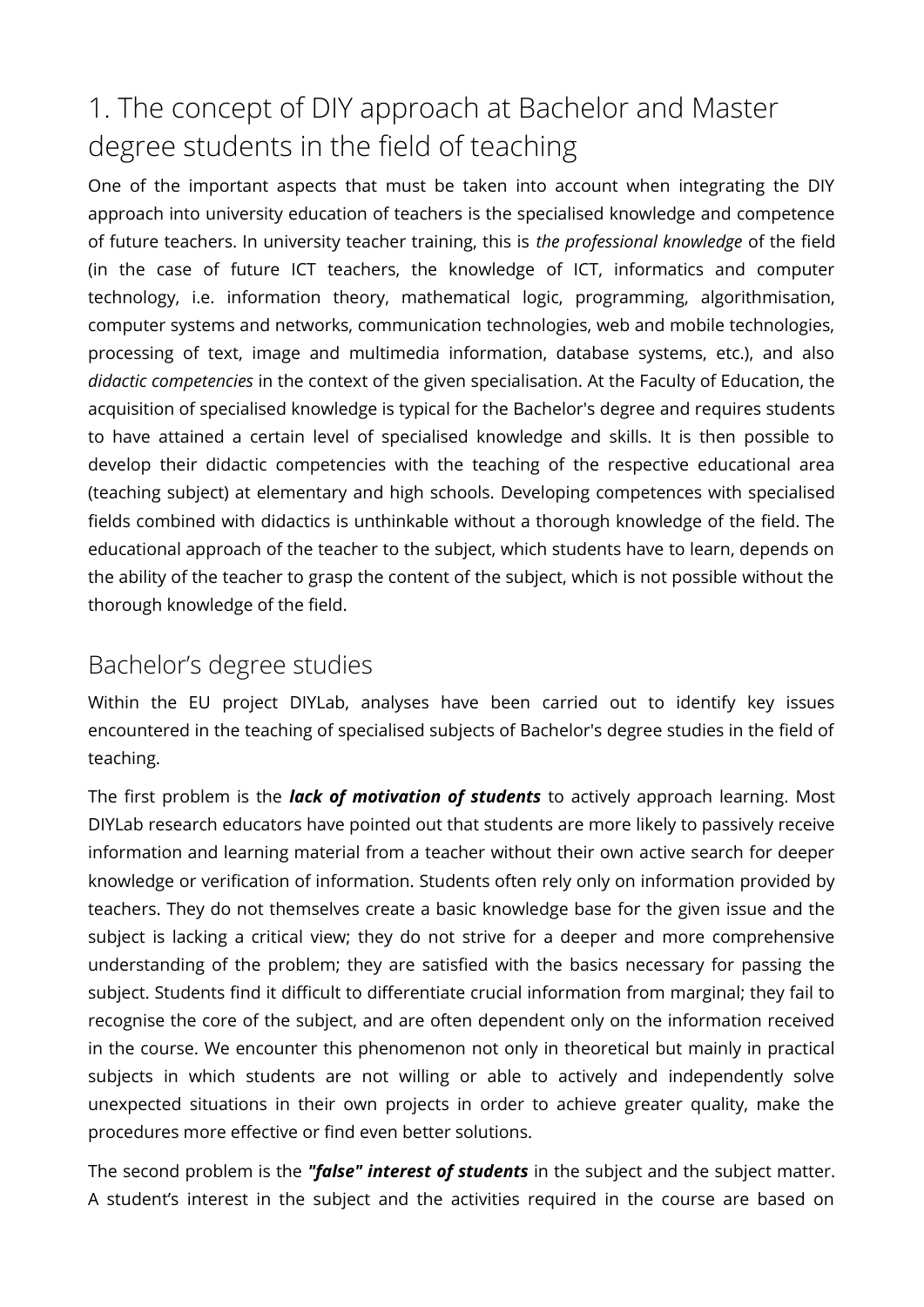personal eforts to meet the learning requirements for the given subject, i.e. to learn the subject matter in order to be able to obtain credits, pass an exam or to prepare term papers at such a level and with such quality that is still sufficient and acceptable to the teacher, even though it may not correspond with the student's vision.

The third problem is related to *students' perception of the learning process* and the subsequent approach to their own learning, in which, according to students, the reception of information directly from the teacher dominates. The reason for this idea can be (1) the habit transferred from high school, (2) experience with the predominant traditional transmissive lectures at the university, (3) the convenience of students and the efortlessness of such approach, (4) the experience and belief of students the what they need, they will learn themselves outside of school.

In the context of the study of education, we consider insufficient (in many cases even absent) refection and understanding of one's own learning process as a major problem. The ability of refection and self-evaluation is an important requirement for the development of lifelong (self-) learning and teaching skills. For follow-up Master's degree studies, which are focused primarily on the development of didactic and pedagogical competencies of future teachers, it is important for students to be able to identify needs, strengths and weaknesses of their own learning processes, and then translate these experiences into methodology and assessment of teaching in their own teaching practice. At the same time, students need to understand the importance of an active approach to learning and to develop that competence.

When integrating the DIY approach, respectively the specific DIY activities in teaching in the Bachelor's degree studies, there was an effort to conceptualise the courses in such a way as to minimise the aforementioned problems. In addition to the six key educational principles of DIY activities (collaborative learning, inquiry-based teaching and learning, trans-disciplinary knowledge, digital competence, curriculum-relatedness, autonomous/self-regulated learning), there were three objectives to focus on (see Scheme 1), all of which should contribute to understanding the meaning of students' own active learning during university studies.



*Scheme 1 - The essence of incorporating DIY into teaching within Bachelor's degree studies.*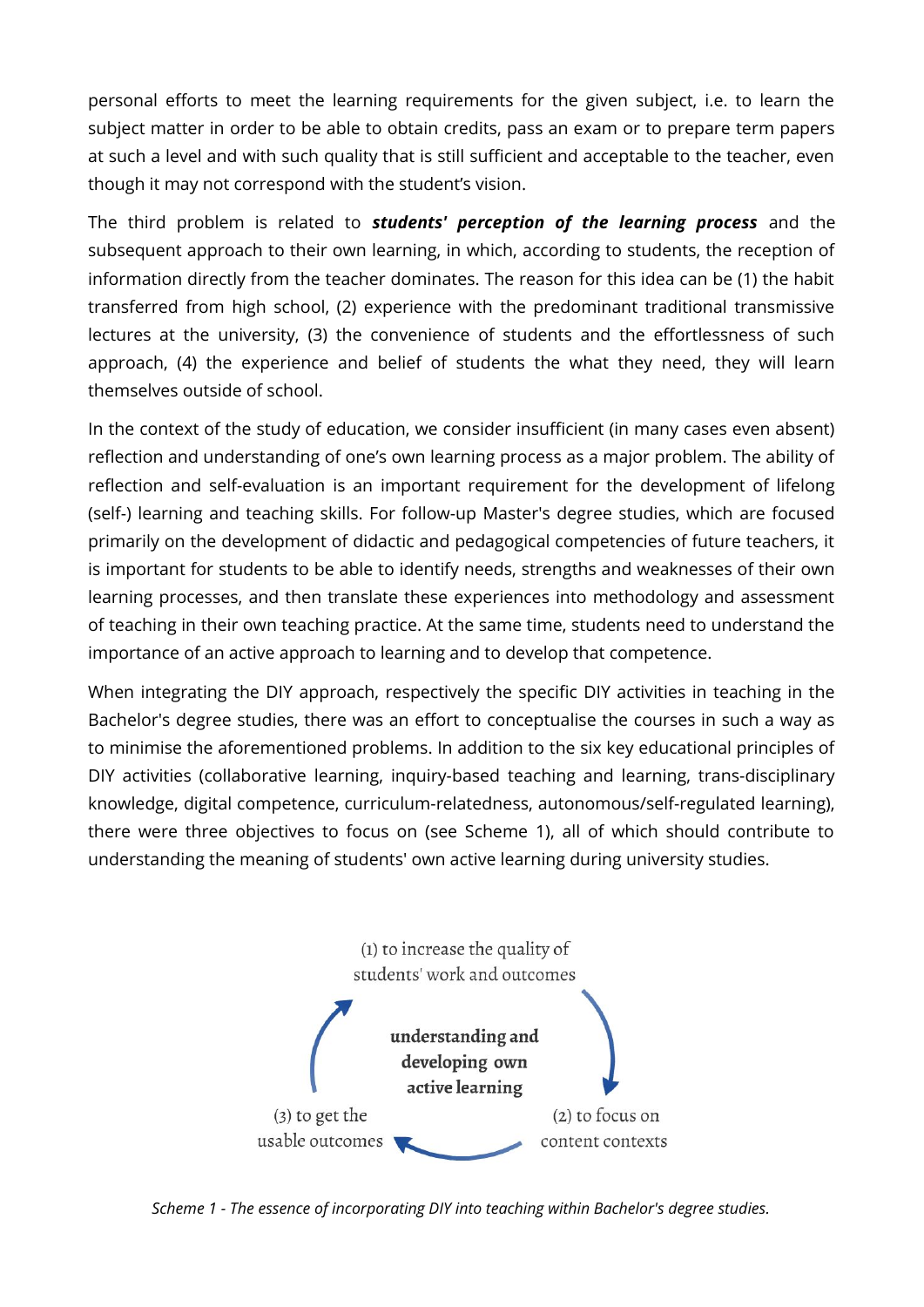The usefulness of the outputs of DIY activities (3) lied primarily in the concept of seminar and project work in such a way that their outputs could primarily serve other students or other people interested in the subject for the purposes of their own study (education). University students did not meet such an approach very often (at most on social networks or student sites). Outputs are no longer addressed "only" to the teacher as in a seminar, but can serve other people as inspiration or guidance. This forced students to think more about outputs in contexts related to the target group and their meaningful use, and consider the clarity and availability of the output. The usability of DIY outputs is closely related to the quality requirements (1), both technically and in terms of content. The third important point is to focus on the content of the topic (2), not only on the technical / technological aspects. When the students are working with digital technologies (DT), the aim is to make them focus on the content and to understand that using DT is a possible way of handling the problem rather than the primary goal of the activity.

### Master's degree studies

Within the DIYLab project, analyses were carried out at the Faculty of Education to help identify key key issues related to the teaching of didactic-centred subjects of Master's degree studies in the field of teaching. In the Master's degree studies, we approach the DIY implementation in teacher training as (A) a model demonstration of a didactic issue of how to develop digital literacy of students, as well as (B) shaping the pedagogical competence of teachers, how to develop students' ability to learn, how to record the process of students' learning and then evaluate it.

At Master's degree level, the teaching of future teachers focuses on subject-based didactic issues. It is assumed that students - future teachers - already have sufficient expertise in the field so that they can, during didactic subjects, concentrate on pedagogical approaches to teaching subjects corresponding to the specialisation of each student, on current and prospective topics of their field in the context of educational requirements in the 21st century, including digital literacy and the competence with learning-to-learn.

### *Digital literacy*

The first issue that needs to be addressed when implementing DIY in Master's degree studies is to clarify *what we mean by the concept of digital literacy*. Students of education are convinced that they have a lot of experience with ICTs, because, every day in virtually all their activities, they use it while most of their teachers do not use digital technologies too sophisticatedly, that the school does not develop their ICT literacy, that they take no advantage of the fact that practically every ICT skill is self-taught outside of school and that the most important thing is to master the technologies (software and hardware). There are exceptions, but may students do not pay much attention to the connections between the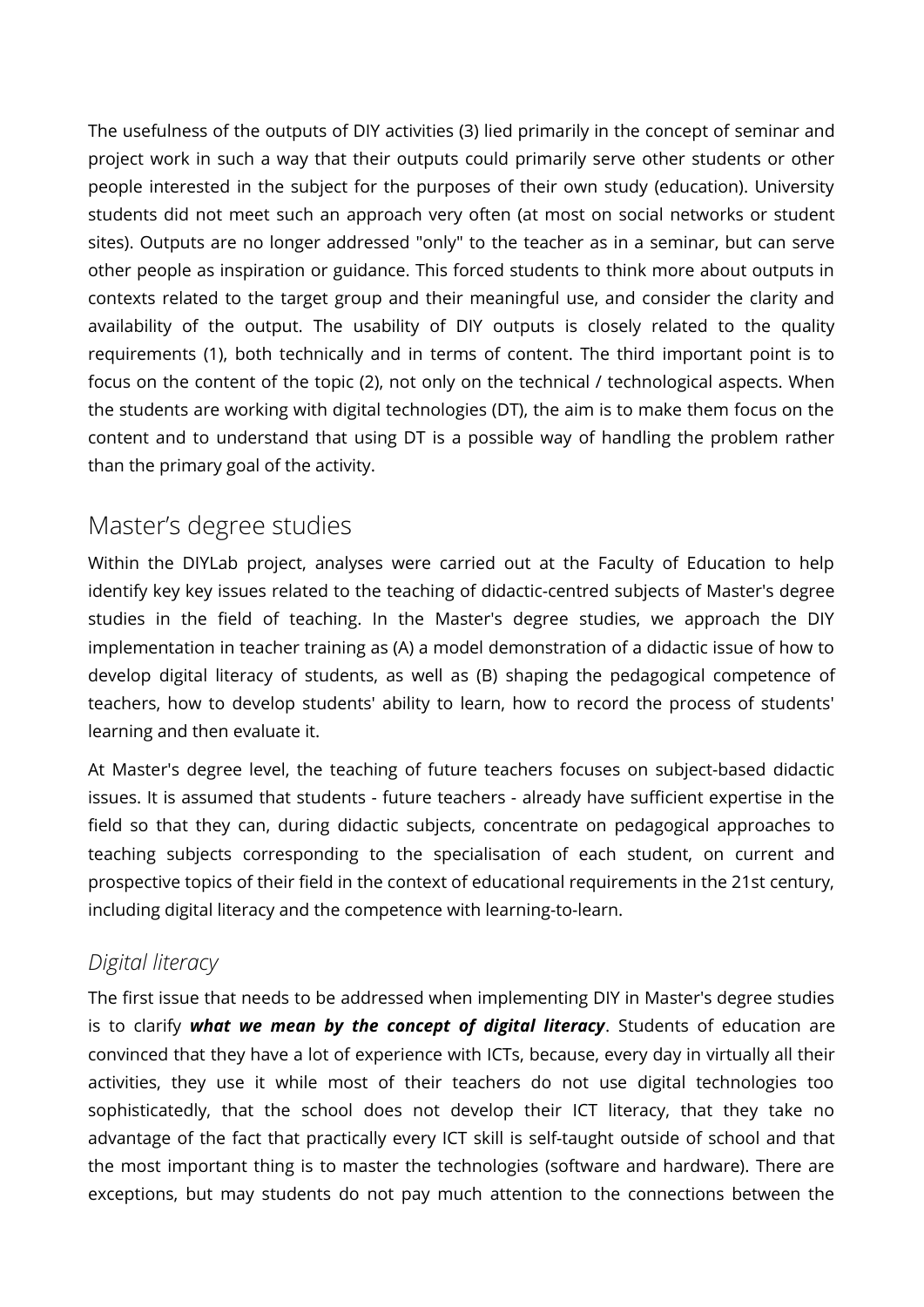technology and the content. Digital technology is just a medium of content that can be quickly replaced by new technology - a new medium.

Integration of DIY into school education allows focus, to a varying extent, on shaping all 21 partial competencies of digital literacy of students defined in DigCOMP2.0 (Vuorikari et al., 2016). Incorporating DIY activities can thus become a meaningful integration of digital technologies into school education, not just an opportunity to use them in the sense of 'the Diference Between Technology Use And Technology Integration'. The concept of digital literacy cannot, however, be understood as a definitive list of ICT knowledge and skills, as is the case with DigCOMP2.0, but as a literacy that "involves more than the mere ability to use software or operate a digital device; it includes a large variety of complex cognitive, motor, sociological, and emotional skills, which users need in order to function efectively in digital environments" (Eshet-Alkalai, 2009, p. 93). Improvement of digital literacy in the context of a holistic conceptual model means to focus on "the following cognitive skills: photo-visual digital thinking, reproduction digital thinking, branching digital thinking, information digital thinking, socio-emotional skills, very quick or almost instantaneous thinking" (ibid.).

School outputs of DIYLab activities may not be in a digital format at all costs; the most important result of DIYLab student activities is the instruction and explanation of the student(s) as to how they proceeded with DIYLab activities; such a tutorial can be in the digital form of a website, a blog, animation, audio, video, annotated presentations, digital photo gallery, etc. Students have a lot of experience sharing such tutorials, for example, thousands of them are currently on YouTube. In order to be able to describe their procedures in digital form, they need to be able to work with digital technologies (for example, to create websites, to work with a digital camera, to process animations, to edit digital photos).

#### *Learning-to-learn*

DIY is closely related to the concept of learning. There is a popular view and an expectation that digital technologies can significantly help people learn. Research around the world warns that today's young generation is spending a lot of time with digital technologies, but the way they are used is often far from what we might call learning. It turns out that students often do not know how to efectively use technology to learn, to prepare for school and that teachers do not teach students how they can learn-to-learn with digital technologies (Pivec, 2017).

"Learning-to-learn may be defined as the ability and willingness to adapt to novel tasks, activating one's commitment to thinking and the perspective of hope by means of maintaining one's cognitive and afective self-regulation in and of learning action." (Hautamäki et al., 2002, p. 39) The pillar of the skill of a person of learning-to-learn are Context-Related Beliefs, Self-Related Beliefs and Learning Competences, whose integral part is Self-Evaluation (Hautamäki et al., 2002, p. 38). Learning competence can be divided into four main categories: "the learning domain, the reasoning domain, the management of learning, and afective selfregulation" (Hautamäki et al., 2002, p. 42). However, each of us uses their own model of how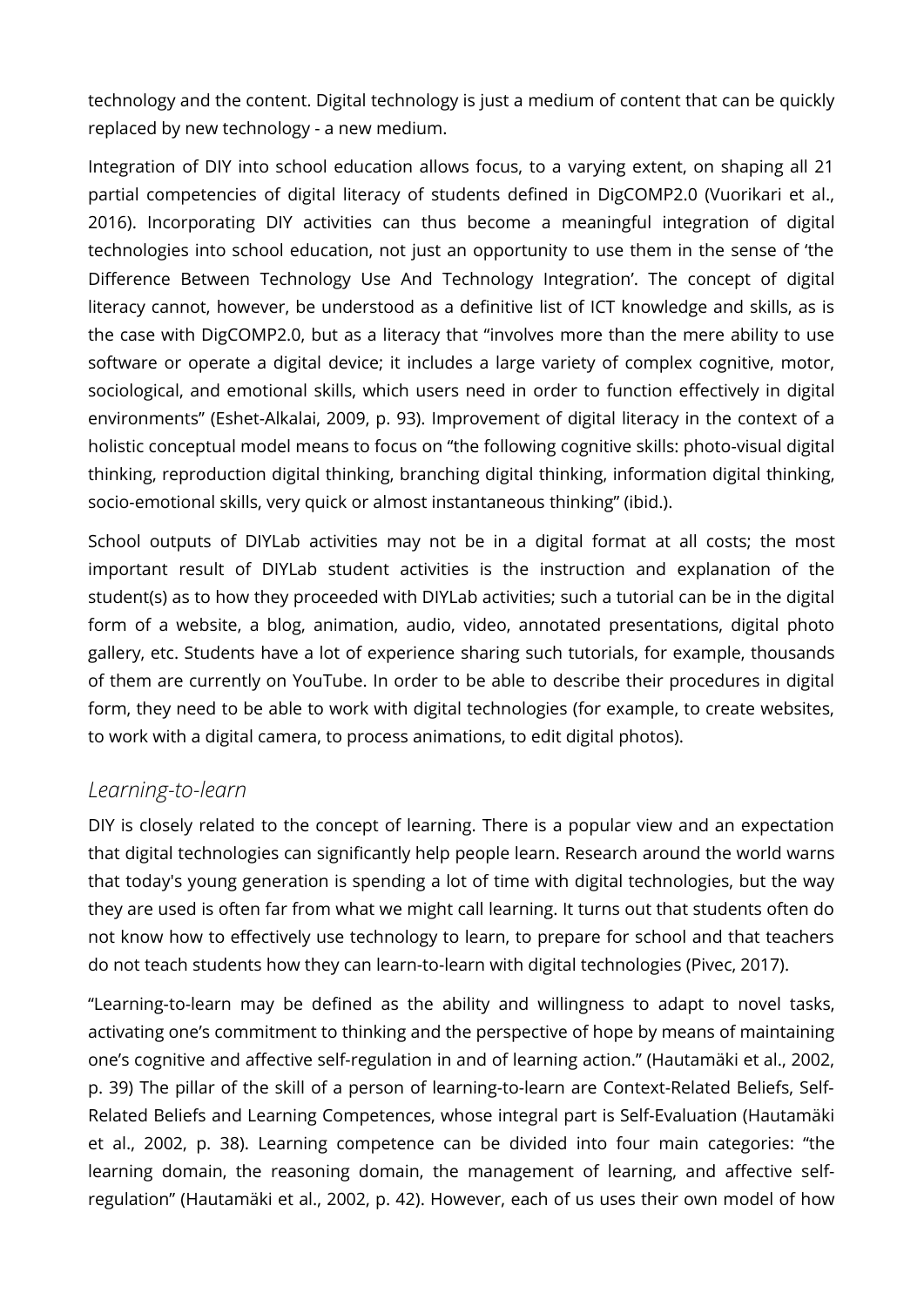to teach teaching. In the Master's degree studies, we are addressing the issue of how to measure these models of teaching with future teachers. And the DIY activities using selfreported self-evaluation can serve as a tool for exploration and follow-up evaluation of the efectiveness of model of learning-to-learn. Visualising the solution to the problem in DIY activities can "help students design and self-direct their own learning pathways" as in SAMR (see *Using The SAMR Model To Frame How To Teach With Apps*).

## 2. DIY implementation in teacher education at Master degree level

In the process of the integration of DIY in teacher education at Master degree level, it was necessary to initialise interdisciplinary collaboration among students and academic staff of the Faculty of Education, to extend and diversify portfolio of pedagogical approaches to students, to prepare students for their new role in the teaching profession associated with pupils' DIY activities and to teach student teachers how to monitor the learning process of their pupils, and, in assessment, to turn their attention primarily to the learning process, and not only on the learning outcomes and artefacts produced.

In the didactics courses, the student teachers of the Faculty of Education practise some DIY activities while acting in the role of pupils. These DIY activities are not concentrated on selected topics of school curriculum, but on themes related to their university study (e.g. ,joint production of a collection of problems which people cannot solve without using digital technology) with an accent on interdisciplinary overlap.

Applying the DIY process in education reveals big diferences in the choices and creative approaches between full-time and part-time student teachers and how they understand and grasp the DIY concept. Among part-time student teachers there are usually many graduates of diferent HEI who have a lot of experience within a variety of professions in the job market – in IT companies, Art industry, libraries, diferent roles and positions in (health) services or in technical branches, and also as (unqualified) teachers of varied school subjects in schools – and who strive to exploit, as much as possible, their knowledge and acquired experiences. A degree of helpfulness to collaborate in teamwork is another specific diferent approach of Master student teacher to DIY. The full-time students meet together significantly more often during a semester, therefore, they are not so motivated to collaborate in teams, whilst parttime students who commute to the Faculty of Education from across the Czech Republic collaborate intensively; they are very much together in DIY activities (usually using Moodle or SKYPE). Another substantial diference among both group during implementation of DIY – both part and full-time Master degree student teachers – consists in that practically all parttime students work in schools as (unqualified) teachers struggle immediately to apply in their teaching practice with the pupils' knowledge and experiences acquired in didactic courses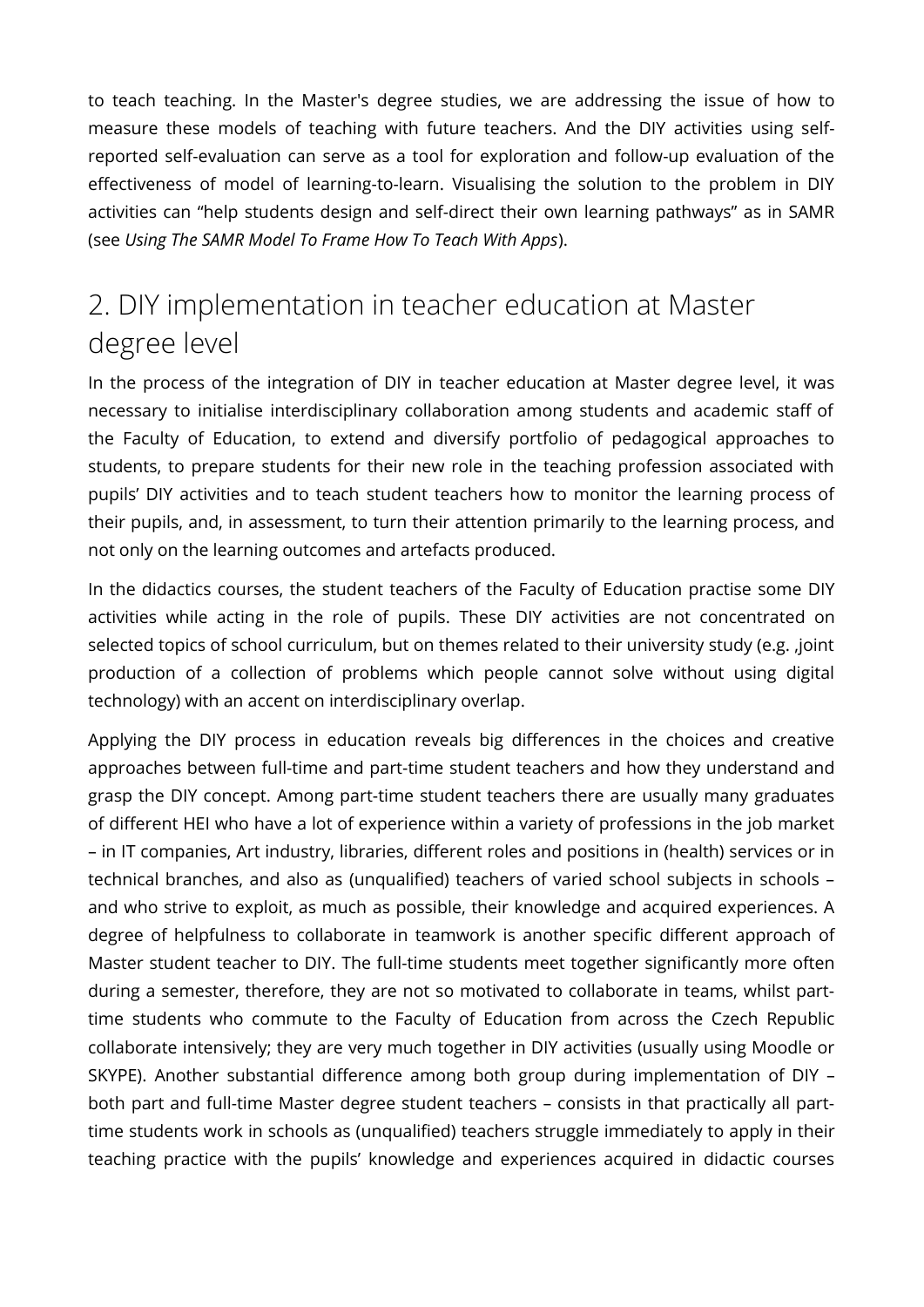including the DIY ideas; examples of DIY activities created by their pupils are utilised as methodical / teaching materials for other Master's degree student teachers.

Both groups – full and part-time Master degree students – are confronted with the same problem which we meet also within DIY activities with students at Bachelor level: how to visualise a learning process. This problem was, partly, caused due to a fact that when we started to implement DIY into teacher education student teachers had no examples of DIY activities which could inspire them as to how to record their own learning process in DIY activities using technologies for visualisation. There was another factor which keeps students from finding methods how to keep a record and share their procedures – during their study the students had never meet such an assignment, even as student teachers in didactics courses within topics focused on formative assessment etc. Thus, the first attempts to record a learning process in DIY had a shape of a set of screenshots following how students used computer applications. The next attempt was to try to visualise a learning process using a set of photos; in such cases it emerged that students separate a content (information) which technology / photos as media enable communicate (see Scheme 2) from such technology; students do not dedicate to their content analysis, they do not pay any attention to coding a story, process, facts, emotions, time, relations in each photo. As it turned out for example in DIY activity "How I'm becoming a teacher" ICT student teachers were not able to present so much information and stories within animated photos as student teachers of Art education.



*Scheme 2: Ways how student teachers learned gradually how to visualise a process of DIY activity solution*

The DIY philosophy can be implemented in teacher education at Master degree level within didactics courses in this way: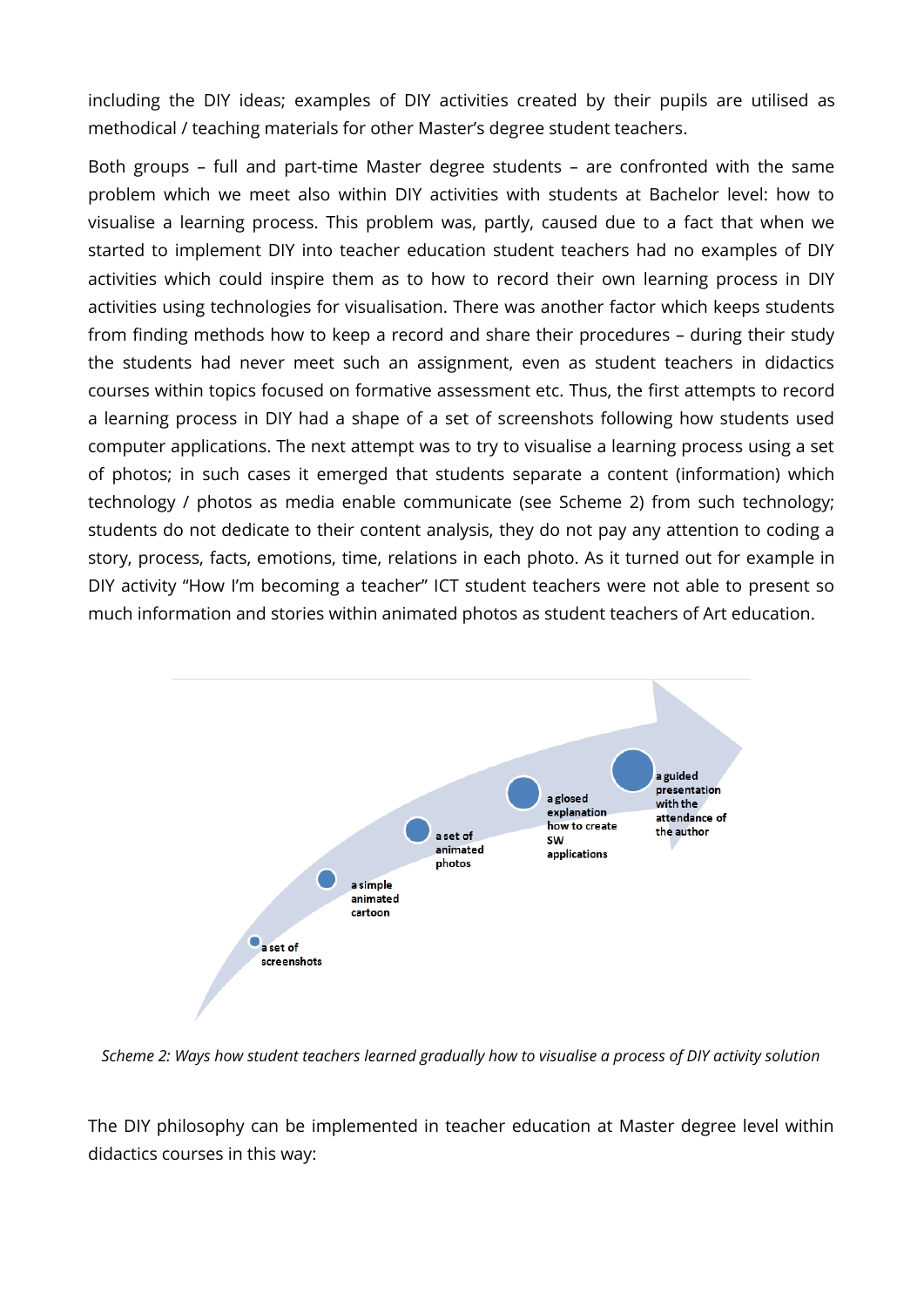- 1. Theoretical explanation of DIY philosophy as a didactic concept in the context of learning-to-learn competence
	- 1) Explanation of fundamental pedagogical terms: learning, self-regulated learning, auto-refection of own learning, autonomous learning, informal learning, inquiry based learning, co-operation and collaboration, teamwork, interdisciplinary relationship, cross-curricular relations and collaboration.
	- 2) Digital literacy specification further to formation and development its fundamental components in accordance with a digital literacy definition published in the document DigComp 2.0 (Information and data literacy, Communication and collaboration, Digital content creation, Safety, and Problem Solving).
- 2. Ways and solution for Learning Assessment, primarily formative assessment: eportfolio, story-telling about how to do it, ways how to visualise learning process, assessment of artefacts vs assessment of processes.
	- 1) Examples on HUB DIYLab (hub.diylab.eu) and their didactical analysis
		- i. Inspiration
		- ii. What to do better? What can we utilise for a design a new DIY activity? What may be improved /modified or changed? What can be transferred into school education in the Czech Republic?
	- 2) DIY activities design and their solution and realisation in teacher education:
		- i. Target group: student teachers
		- ii. Theme: focused on issues studied in teacher education
		- iii. Application of six principles for DIY activities: (1) to support inquiry-based learning, (2) co-operation and collaboration of all participants who are involved into DIY activity, (3) integral part of current curriculum, (4) interdisciplinary relationship, (5) self-regulation learning, and (6) digital literacy improvement
	- 3) Assessment and evaluation of DIYLab projects by other student teachers
- 3. In addition (especially for part-time students, if it is applicable): To apply the DIY teaching approach in teaching practice with pupils in schools

# 3. Pedagogy for teaching approach to DIY in school practice

The didactics for a teaching approach to the DIY in school education is based on a concept of active autonomous, self-regulated learning and on the idea to link pupils' valuable afterschool activities which pupils enjoy very much, in which they are happy and through which they learn and discover a real world, which currently the school ignores and does not connect to the school curriculum.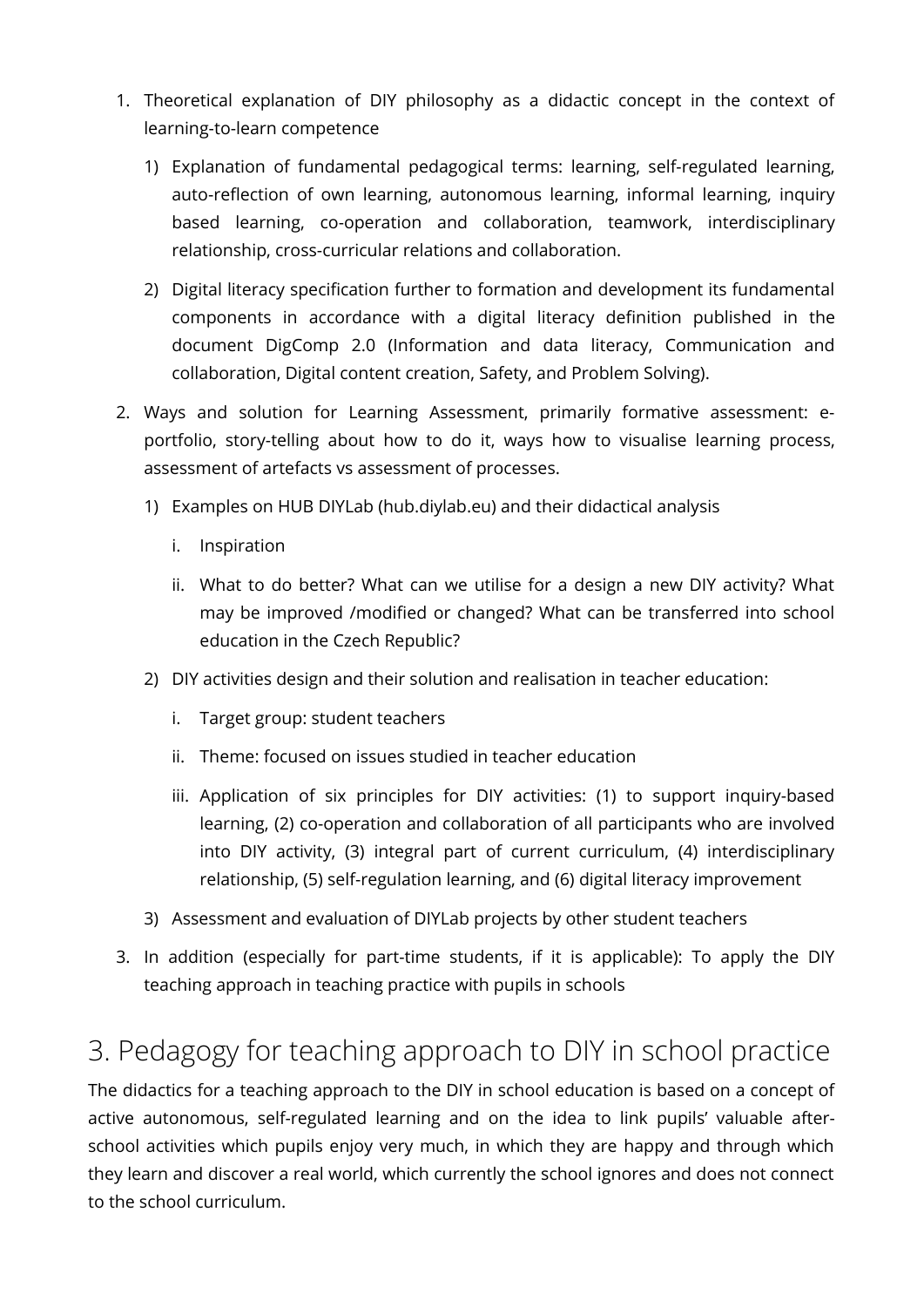To implement DIY into school education means:

- To motivate pupils for DIY activities (e.g., You will design materials and aids for your young schoolmates and their teacher to make learning fun and entertaining. Your DIY activities will be useful. Everybody knows many things and has expertise).
- To support pupils in teamwork (e.g., In teamwork you can do more and better things.)
- To motivate teachers and parents to be involved and with collaboration of teachers, parents and their children it is possible to identify appropriate and interesting problems for DIY activities which pupils engage out of school in their free time, which pupils enjoy, but which at school they have not realised yet and which could be integrated into the school curriculum (e.g. parents have a mouse farm, their children help parents with the farming of mice for biology / medical laboratories, the Academy of Science or the zoo; the children know far more about the life and behaviour of mice and in so much more detail than they could learn in school Biology)
- To support interdisciplinary / cross-curricular links, to involve teachers of diferent school subjects in DIY activities and to inspire them to collaborate
- To help pupils to use digital technology for visualisation and record what they learn and how they solve DIY activities and for publishing instructions / manuals how to solve DIY activities, on YouTube, DIYLab HUB etc., to learn how to share and to share.
- In collaboration with all teachers to propose criteria on how to assess pupils' learning and the work carried out in DIY activities.

# 4. Conclusion

The experiences gained in the EU project, "Do It Yourself in Education: Expanding digital competence to foster student agency and collaborative learning (DIYLAB), EACEA (Education, Audiovisual and Culture Executive Agency), KA3 ICT Programme, 543177-LLP-1-2013-1-ES-KA3- KA3MP" has persuaded us that the DIY philosophy has great didactic potential to improve the learning of the young in schools, that it makes sense to implement DIY in school education, and, therefore, in teacher education, it behoves us as teacher educators to pay great attention to DIY: its philosophy, principles and practice.